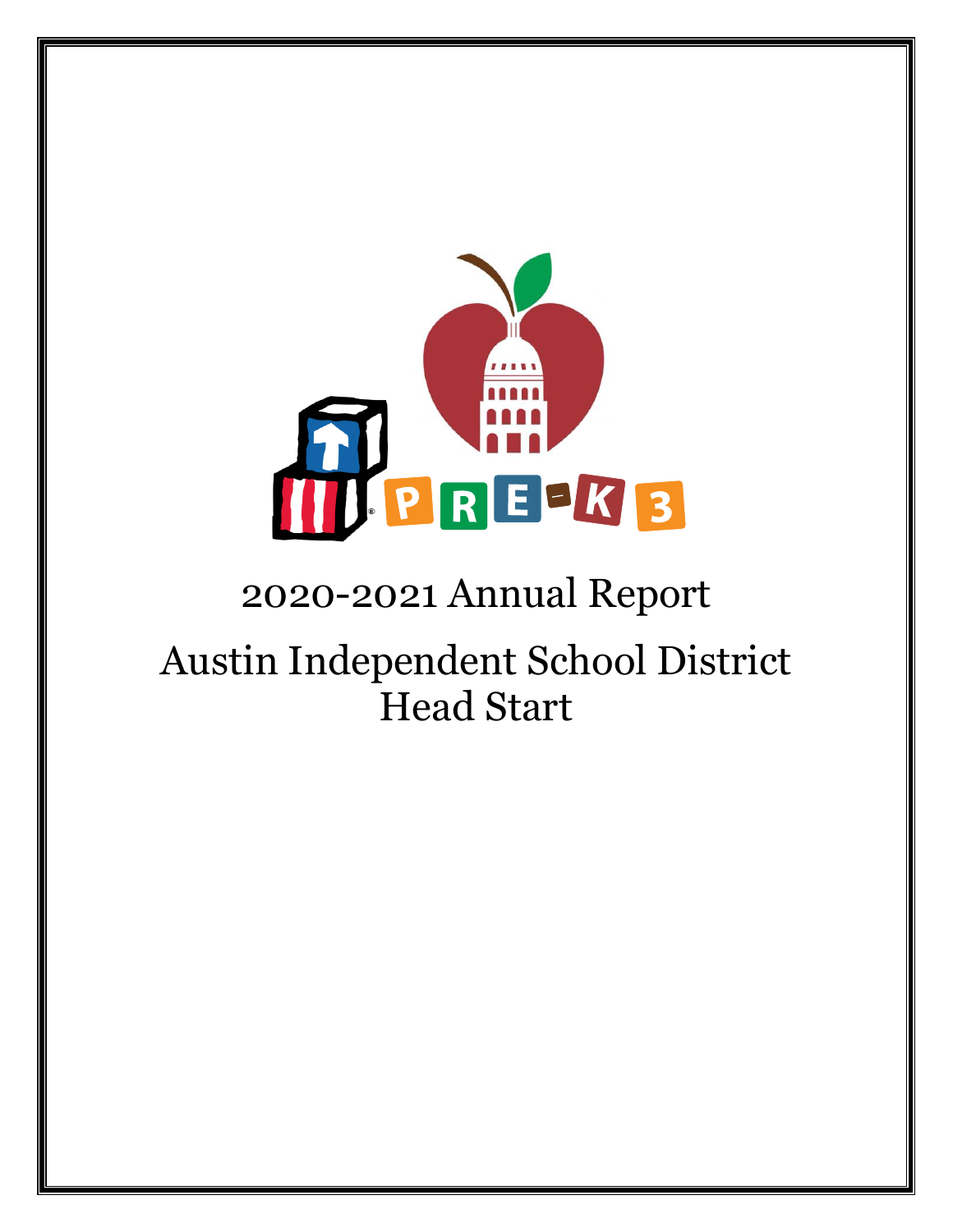| <b>Table of Contents</b>           | Page<br><b>Number</b> |
|------------------------------------|-----------------------|
| Letter from the Director           | 3                     |
| <b>Program Information</b>         |                       |
| <b>Families and Students</b>       |                       |
| <b>Family Engagement</b>           | 5                     |
| <b>Education</b>                   | 5                     |
| <b>Student Outcome Data</b>        | 6                     |
| <b>Health - Medical and Dental</b> | 7                     |
| <b>Community Partners</b>          |                       |
| <b>Federal Review</b>              |                       |
| <b>Financial Reports</b>           | 7-8                   |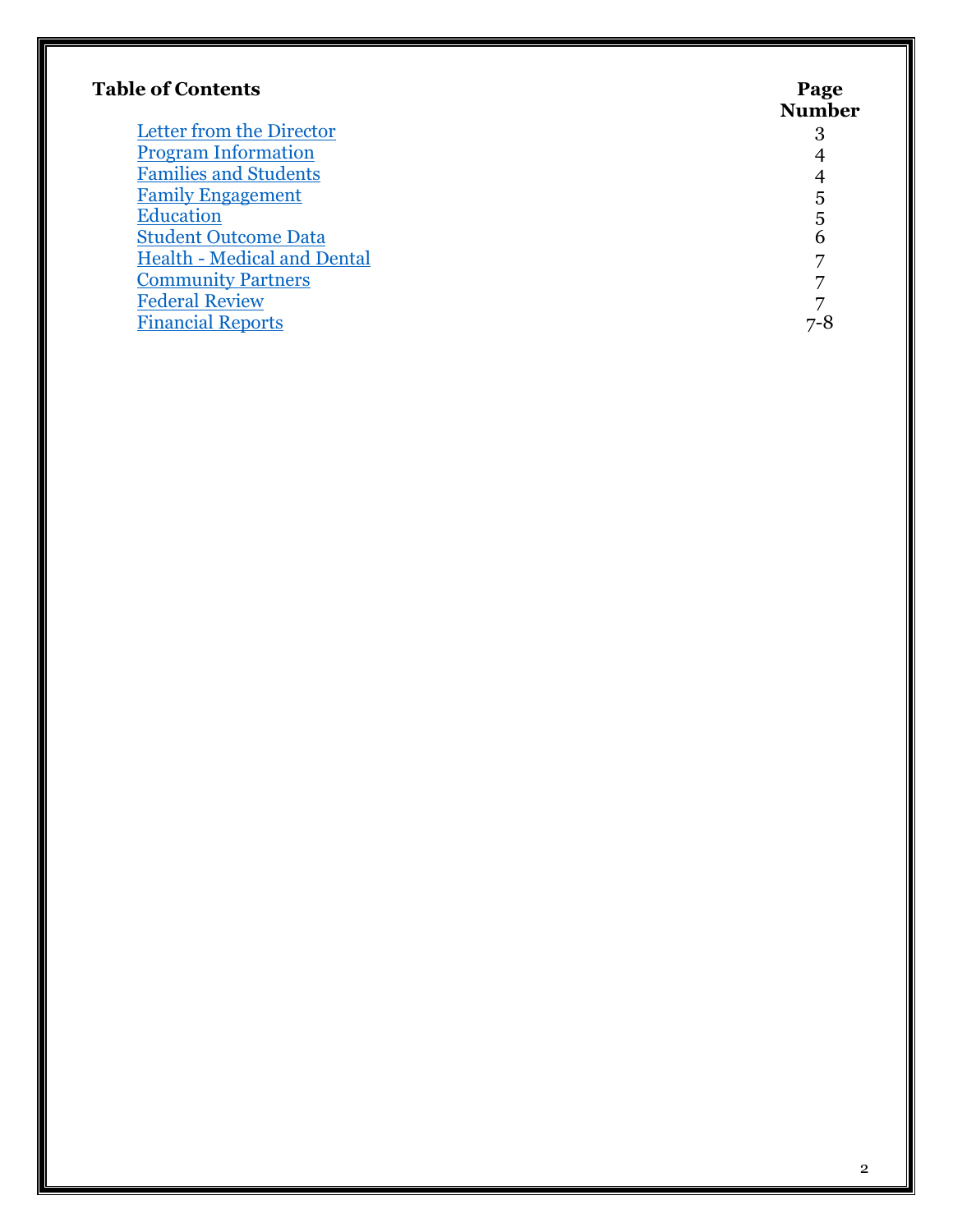### <span id="page-2-0"></span>**Letter from the Director:**

The 2020-2021 school year brought our earliest learners a year like no other. We begin by starting later than normal in a completely virtual environment and by October of 2020 we welcomed some students back to campus while others remained virtual learners. We gradually increased the number of learners on campus and by February we thought we were on the way back to normal with COVID-19 health and safety plans in place, when a winter storm like no other arrived in Central Texas. While school was closed for a week, we saw neighbors supporting neighbors and the community banding together in support during our time of need. While we may have had another eventful year that may not have gone the way we planned, we are excited to share all of the amazing work our teachers, staff and students engaged in during the 2020-2021 school year.

Austin Independent School District Head Start PK3 programs prepare children with the skills they need to have a successful transition into PK4 and beyond. We achieve this goal with the support of staff, families and the communities we serve. We have a big job to do and strive to provide the best possible outcome for children and their families. Our teaching staff work diligently to ensure high-quality learning experiences for all children, while our family advocates work to connect and support families with community resources and our Head Start management team works to provide additional supports to families, staff and schools.

Please take the time to learn about the great work that the Austin Independent School District Head Start PK3 staff are doing for children and families. You may access this annual report and other information including information on Head Start enrollment at [www.austinisd.org/early-childhood/head-start.](https://www.austinisd.org/early-childhood/head-start)

Thank you,

Ashlee Johnson

<span id="page-2-1"></span>Ashlee Johnson AISD Head Start Administrator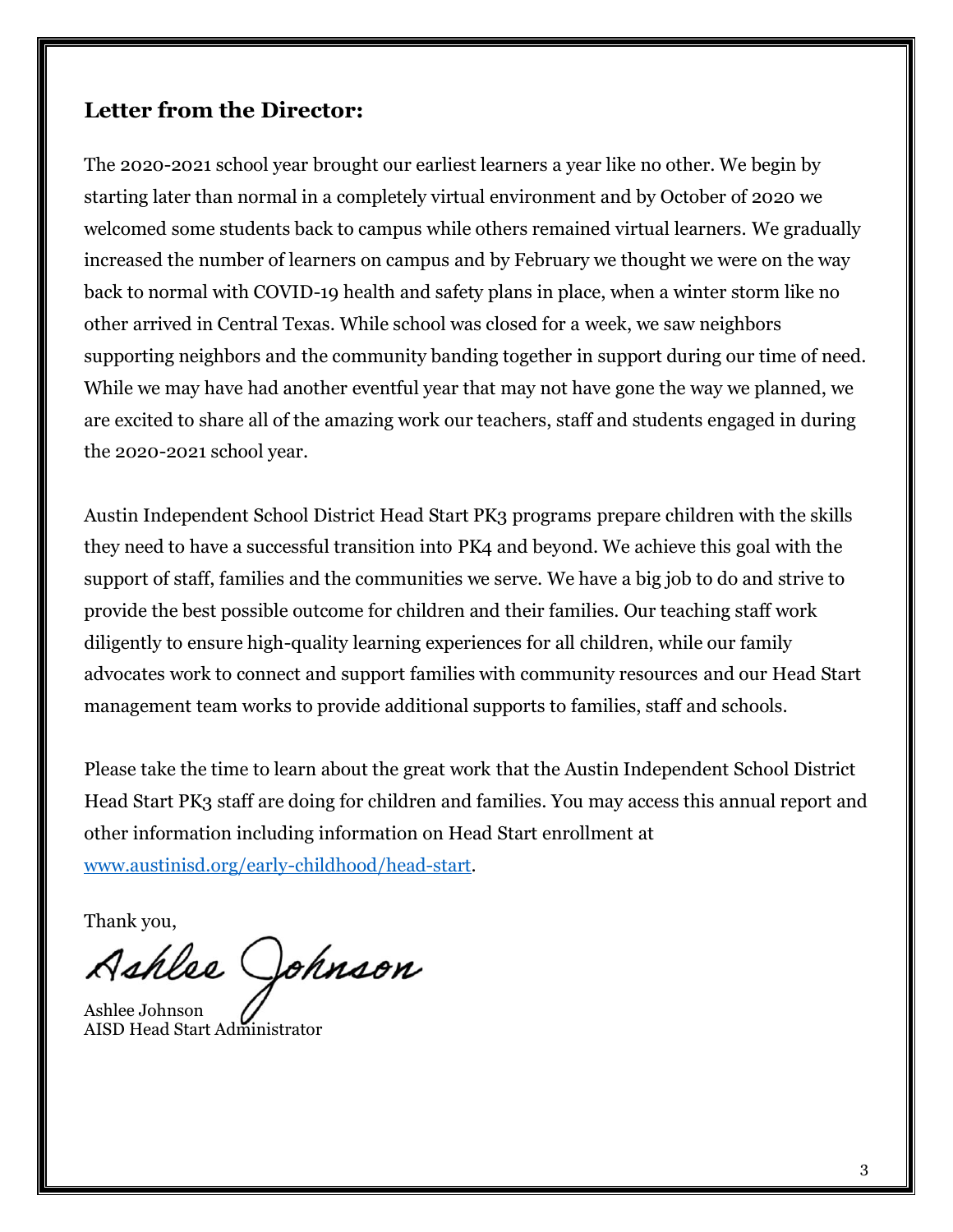#### **Program Information**

Austin Independent School District Head Start (AISD HS) provides comprehensive, high- quality early childhood services to low income families residing in Travis County, Texas within the Austin Metropolitan area. In a review of our community needs assessment it was noted that Austin is one of the most economically and racially segregated large cities in the country and the need for full-day services for 3-year-old students was present in the area. The "eastern crescent" of Austin has both the highest concentrations of African-American and Hispanic residents and people living in poverty, while the highest concentrations of White residents and higher-income people live on the west side. This segregation is reflected in the enrollment patterns of AISD schools. The Head Start slots for AISD are placed at schools in this eastern crescent, where the highest need continues to exist. The Austin Independent School District Head Start program has the capacity to serve 204 children in 12 classrooms on 8 public school sites. All programs are housed inside of AISD school campuses operating 5 days a week following a typical school schedule of 8am-3pm with some minor time adjustments at each individual campus. The AISD HS program staff at the school level consists of one teacher and one teaching assistant in each classroom as well as a lunch monitor to maintain ratio and provide staff with breaks. Each classroom has the ability to enroll up to 17 children, all who turned 3 on or before September 1st of the current school year. Services provided by AISD HS are designed to promote the educational, social, nutritional and emotional development of children while providing family support services to their family.



# <span id="page-3-0"></span>**Families and Students**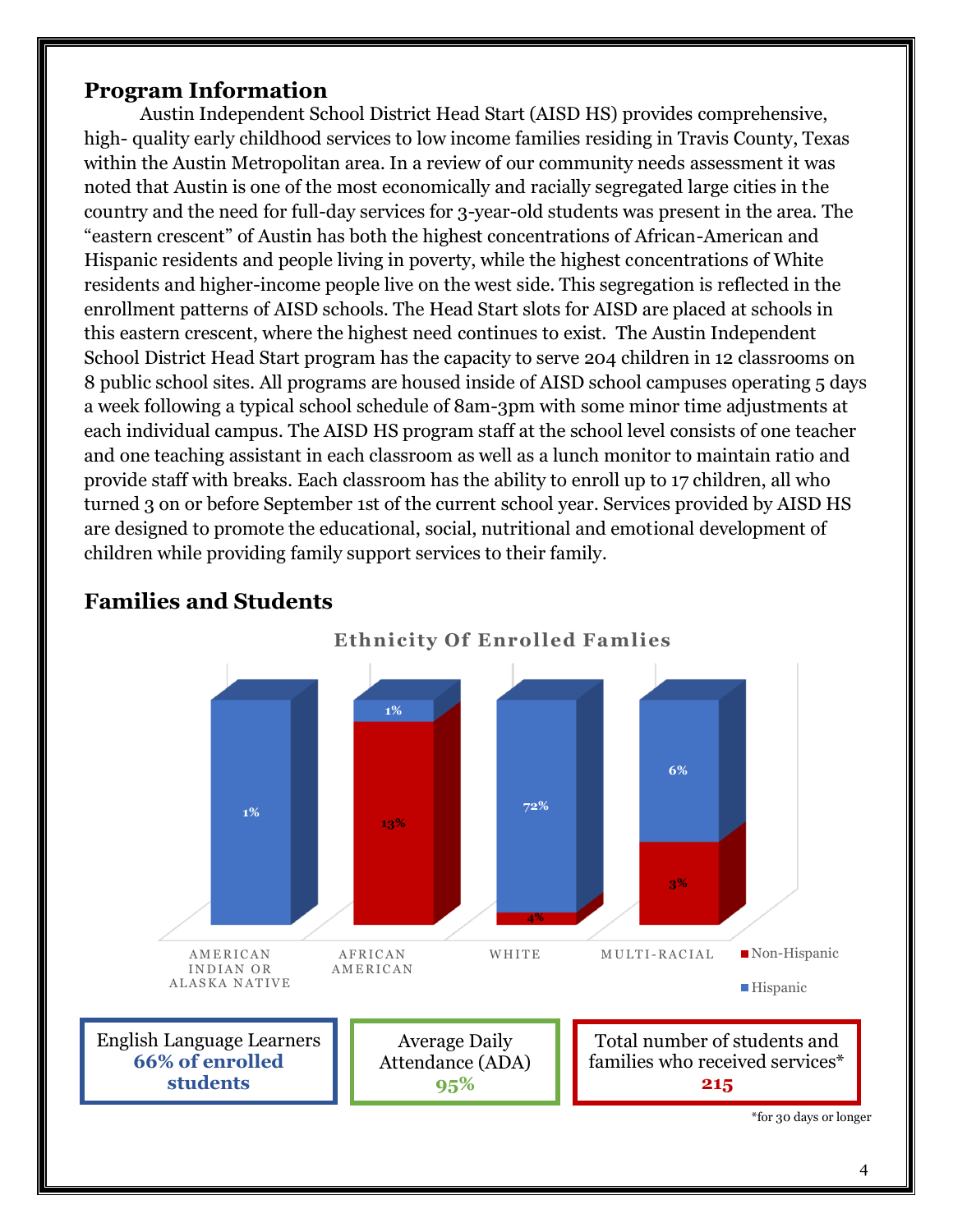### <span id="page-4-0"></span>**Family Engagement**

AISD Head Start offers a variety of opportunities for parents to be engaged in their child's learning and educational experience. Our goal is to ensure that the whole family is supported to maintain long-lasting and positive outcomes for all enrolled families. Each enrolled family has access to individualized family support services, access to mental health services and the support of a dedicated Family Advocate. Enrolled families were given the opportunity to complete a needs assessment with their Family Advocate to assist with identifying family strengths and determining family needs. Once the needs assessment was completed the Family Advocate and the family worked to establish individualized family goals. Families were also given the opportunities to attend parent-teacher conferences, home visits, monthly family meetings, parent-child activities, and resource meetings with various community partners. In addition to the events listed, Family Advocates facilitated parenting sessions using The Center on the Social and Emotional Foundations for Early Learning: Positive Solutions for Families curriculum to promote school readiness and parent engagement including topics such as positive guidance, building relationships, and managing challenging behaviors. Families were also encouraged to participate in activities offered by the school Parent Support Specialist (PSS) who support the entire school community and work in collaboration with the Family Advocate assigned to each school site.

## <span id="page-4-1"></span>**Education**

AISD Head Start uses the Creative Curriculum for Preschool which aligns to the TX Prekindergarten guidelines and the Head Start Early Learning Outcomes Frameworks. Teaching staff use the curriculum and related guidelines to create developmentally appropriate learning environments and experiences for students to build skills and meet our established school readiness goals:

- **Approaches to Learning: Child exhibits initiative and independence, demonstrates curiosity in** situations and surrounding environment
- Social and Emotional Development: Child manages emotions with increasing independence and cultivates positive interactions with adults and peers
- **Language and Literacy: Child understands and progressively uses complex language with peers** and adults for a variety of purposes
- Cognition: Child demonstrates number and shape knowledge and engages in cognitive tasks and behaviors that can advance mathematical learning.
- Perceptual, Motor, and Physical Development: Child expands knowledge, awareness, and willingness to make nutritious and healthy food choices and eating habits; demonstrate knowledge of personal hygiene and safety practices and routines.

<span id="page-4-2"></span>Head Start teaching staff which includes both teachers and teaching assistants were offered the opportunity to engage in coaching cycles during the 2020-2021 school year. Coaching consisted of staff submitting videos of instruction, receiving feedback, selecting a goal, and a review of resources to support achieving goals during a virtual conference with the Education Specialist. This process was repeated every 4 to 6 weeks and nearly 80% of teaching staff participated in coaching cycles during the 2020-2021 school year.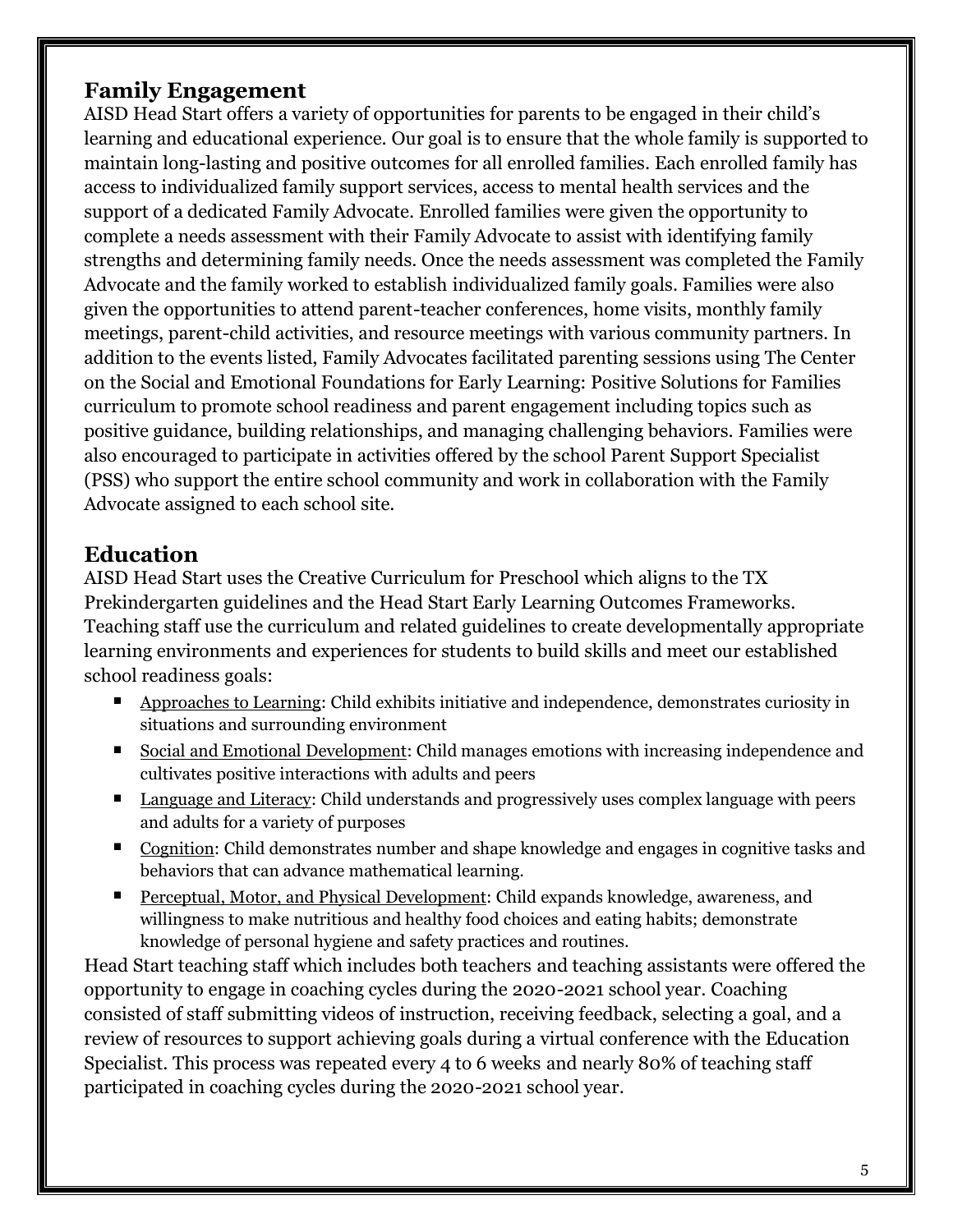#### **Student Outcomes Data**

Below is an aggregate of the data collected on student progress by teaching staff using several CLI Engage checklists during the 2020-2021 school year. Entry scores were collected during Wave 1 of the CLI checkpoint period and due to the ongoing COVID-19 pandemic, scores were determined in collaboration with families. As the school year progressed and more children returned to in-person instruction, teachers and caregivers continued to work in collaboration to determine student progress. Entry scores are reflected in the first table and were collected during Wave 1 in the fall of 2020 and exit scores were collected in the Spring of 2021 in the 2nd table. The percentage on the chart for each category is a collection of all students at each site who score in each of the 3 scoring levels: Emerging, Developing, and Proficient. Based on collected data, students made significant progress and are entering PK4 more prepared than peers who did not attend PK3.



#### Entry Data



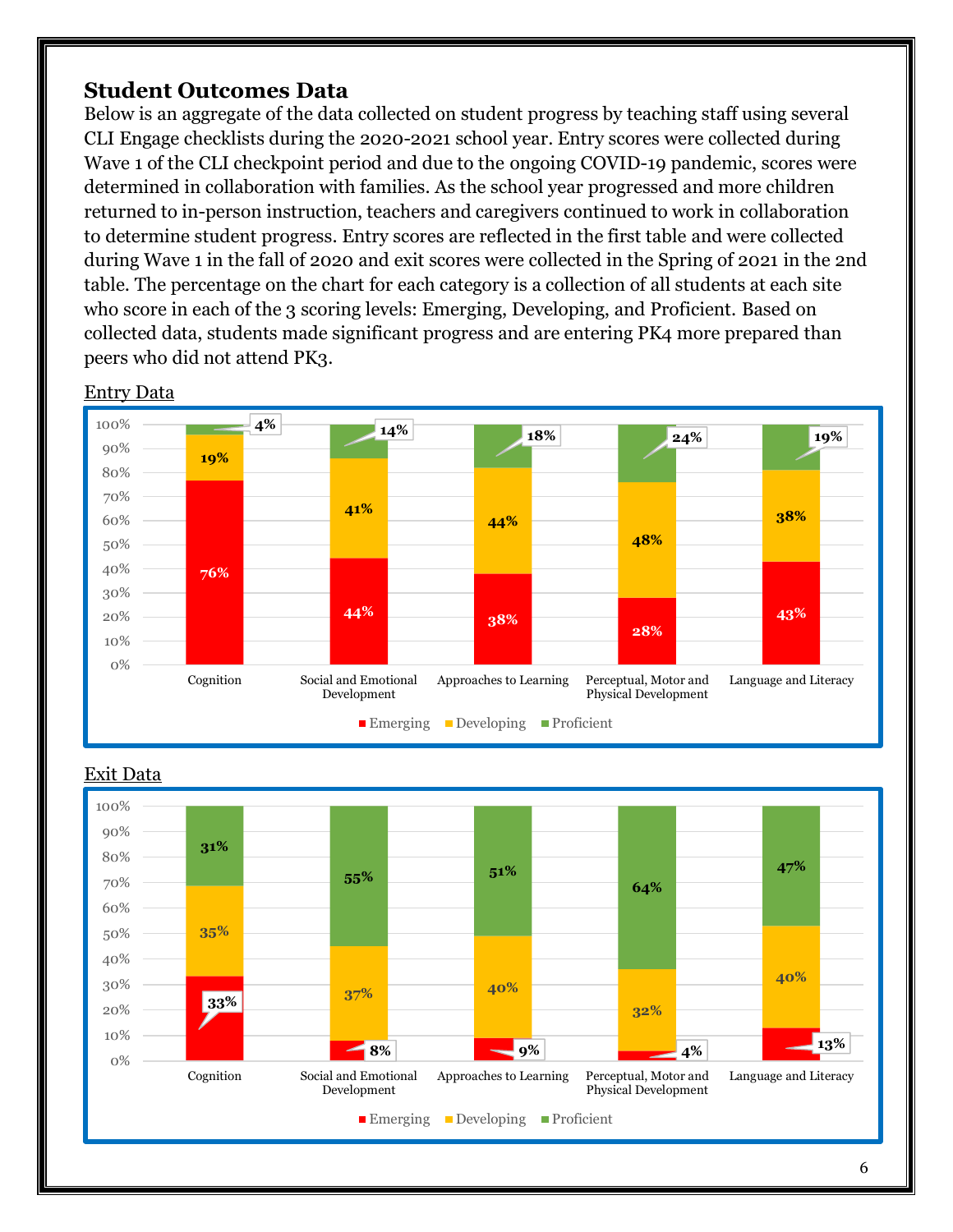# <span id="page-6-0"></span>**Health - Medical and Dental**

Head Start programs are required to assist families with barriers that may exist when accessing medical and dental services as well as providing vision and hearing screenings for enrolled students. Due to the ongoing COVID-19 pandemic, some families abilities to get access to health/dental providers was limited and Family Advocates have been working to diligently to ensure improved access for families this year. The below table reflects data collected regarding enrolled student's various health statuses:

| Students with continuous access to health care (insurance) | 66% |
|------------------------------------------------------------|-----|
| Students with completed physical exam                      | 54% |
| Students with completed dental exam                        | 45% |
| Students with positive vision screening*                   | 65% |
| Student with positive hearing screening*                   |     |

*\*Students with "failed" screenings or deemed "unable to screen" were provided referrals and vouchers to be served by local physicians.* 

# <span id="page-6-1"></span>**Community Partnerships**

Partnerships were formed throughout the school year to assist with bridging gaps in available services between the schools, the community and enrolled Head Start families. The focus was placed on trying to address areas of need pertaining to health services, health education, safety, knowledge of community resources and overall access. Partnerships were formed to provide both direct services to enrolled students and families as well as indirect services in the form of parent education. In forming partnerships, it is our goal to create opportunities to both assist parents with gaining access to available services as well as educating parents on ways to navigate through their desired service independently. To ensure that the partnerships being formed were desired by the families being served, a mid-year survey was created to gain input and program feedback from families directly pertaining to community partnerships and family engagement. This data was used to help coordinate with the desired community partners to create opportunities for our enrolled families to receive the education and support that they determined to be most important to them.

### <span id="page-6-2"></span>**Federal Review**

<span id="page-6-3"></span>During early March of 2020, the AISD Head Start program completed the Focus Area 1 (FA1) monitoring from the Office of Head Start. The monitoring consisted of a review of current program practices, education services, family engagement practices as well as fiscal processes and program management. The final report was sent to AISD in May of 2020 stating that the program was meeting all compliance requirements and we have yet to receive our FA2 review as this time.